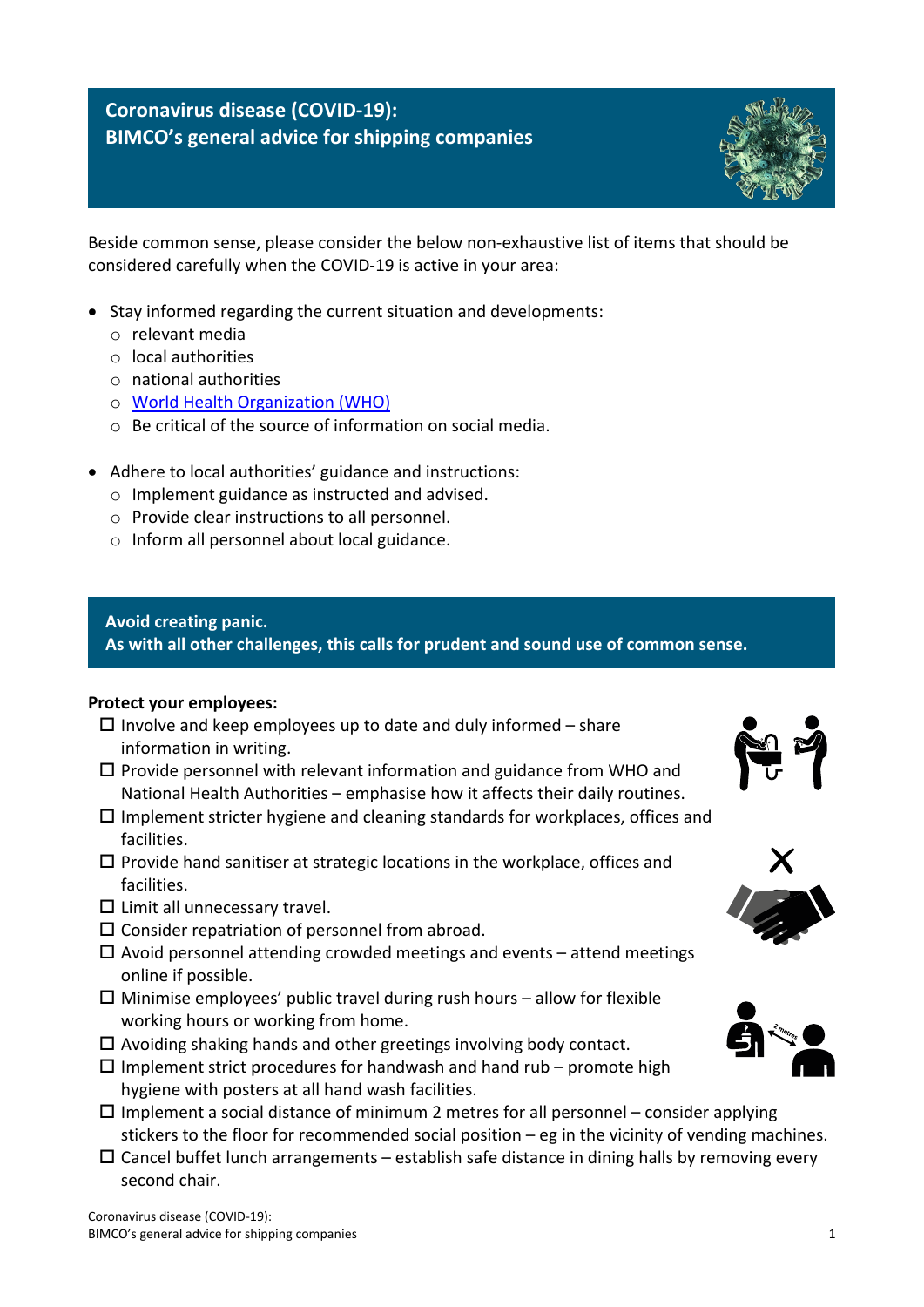## **Protect your business:**

- $\Box$  Make a business continuity plan for how to cope with the COVID-19.
- $\Box$  Inform your service providers, clients and customers that you are prepared accordingly.
- $\square$  Provide relevant guidance and information to employees.
- $\Box$  Inform all if implementing procedures affecting your day to day business.
- $\square$  Implement health screening of personnel (body temperature and general condition).
- $\square$  Respect people and other companies in the affected areas.
- $\Box$  Avoid crowed in-house meetings and gatherings arrange for online meetings to the extent possible and make sure employees are well equipped for these arrangements.

## **Proposed content of a Health Safety Management plan:**

- health policy
- planning process for accidents and sickness prevention
- line of command and responsibilities
- practices, procedures and resources for developing and implementing the health policy.

## **Proposed content of a health contingency plan:**

- List of appointed key personnel as contact for clients and customers make sure to have replacements prepared to take over on short notice.
- Inform all personnel, service providers, clients and customers of your overall plan.
- Implement self-isolation for employees considered a risk or who show COVID-19 symptoms.
- Provide Personal Protection Equipment (PPE) if appropriate.
- Frequent cleaning and disinfection of relevant workplace locations and surfaces.
- Minimise staff in office during normal office hours eg implement personnel arrangements for working in shifts.
- Consider remote operation eg employees having functions that allows for working from home.
- Closely monitor the stock of essential consumables eg portable hand sanitisers and soap.
- Minimise direct contact with clients and customers eg make a social contract to avoid physical contact.
- Ensure enough material, resources and manpower is available to operate remotely.
- Make arrangement with your bank for ensuring cash flow and payment of obligations.
- Screen visitors for temperature and general health condition.

#### **Proposed content of an emergency plan:**

- Engage the company's crisis management plan.
- Update all personnel, service providers, clients and customers.
- Close and lock down affected locations and premises.
- Ensure the location is securely guarded and locked to avoid unauthorised access.
- Maintain remote operation only.